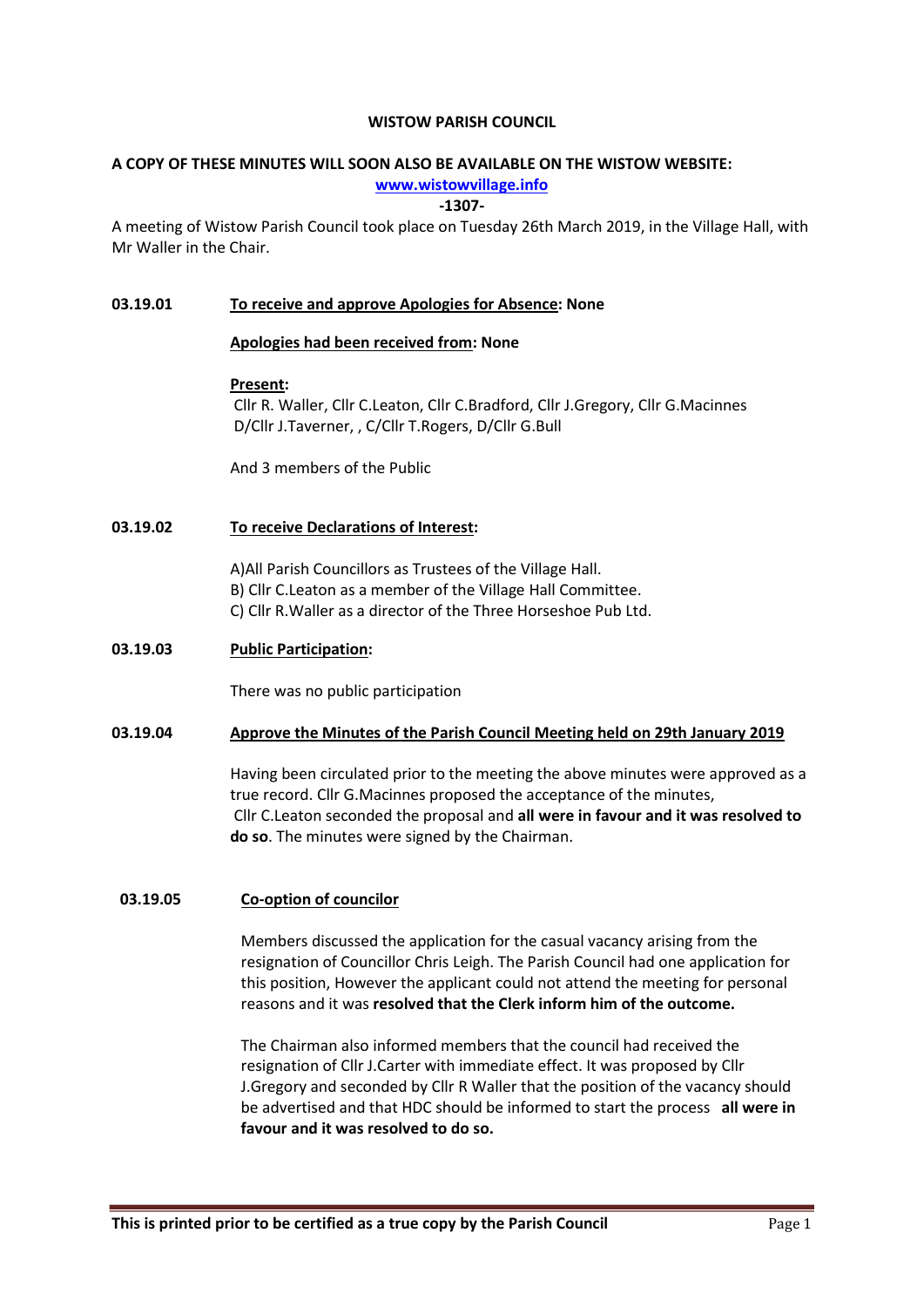## 03.19.06 Reports by the District and County Councillors:

C/Cllr T. Rogers Reported on the Business plan for 2019-2020 ad stated the county was still in deficit of 4.2 Million Pound. The County council is still chasing the Government for fairer funding for Cambridgeshire, However the County had received extra funding to tackle potholes which Was allocated by Government. The County council is also looking at its building assets to utilize them in a better way. The Alconbury building design has now been agreed and will accommodate up to 360 workers with others hot desking in other buildings around the County.

D/Cllr G Bull reported that the District Council will have the local plan adopted on the 15<sup>th</sup> May. The District council is working in partnership with network rail to bring improvements to several areas in Huntingdonshire. He also stated that the district council would look in favour on developments on rural exception sites for growth in local villages.

D\Cllr G Bull and C\Cllr T Rogers left the meeting at 19:48

#### 03.19.07 Matters arising or carried forward from the previous meeting:

- 1 Members discussed feedback from Cllr C. Bradford from the discussion he had with the Three horseshoes Pub. The Defibrillator will installed by the pub sign when the establishment opens to customers, the Governance will be taken on by the Parish council.
- 2 The Clerk has arranged a meeting to take place at 0900 on Thursday 28<sup>th</sup> with Balfour Beatty to discuss obsolete lighting and possible upgrading some to LED. The clerk will bring feedback to the next meeting..
- 3 The clerk will start the process of advertising the Vacant position after the resignation of Cllr J Carter.

# 03.19.08 Notification of planning:

No Planning applications have been received

\*Members noted the Development at Mill Farm was approved, Ground works have already started\*

### 03.19.09 Finance:

To approve accounts for payment: 26th March 2019

| Date       | Ref. No. | Pavee              | <b>Description</b> | Amount |
|------------|----------|--------------------|--------------------|--------|
| 26/03/2019 | 391      | <b>HDC</b>         | Playing field rent | 100.00 |
| 26/03/2019 | 392      | <b>Cambs Water</b> | Water usage        | 16.38  |
| 26/03/2019 | 393      | <b>Mr Tew</b>      | Clerks wages       | 296.00 |

### To note income received:

There was no income to report this month

| Date | Ref. No. | Pavee | ۱ti∩n | Amount |
|------|----------|-------|-------|--------|
|      |          |       |       |        |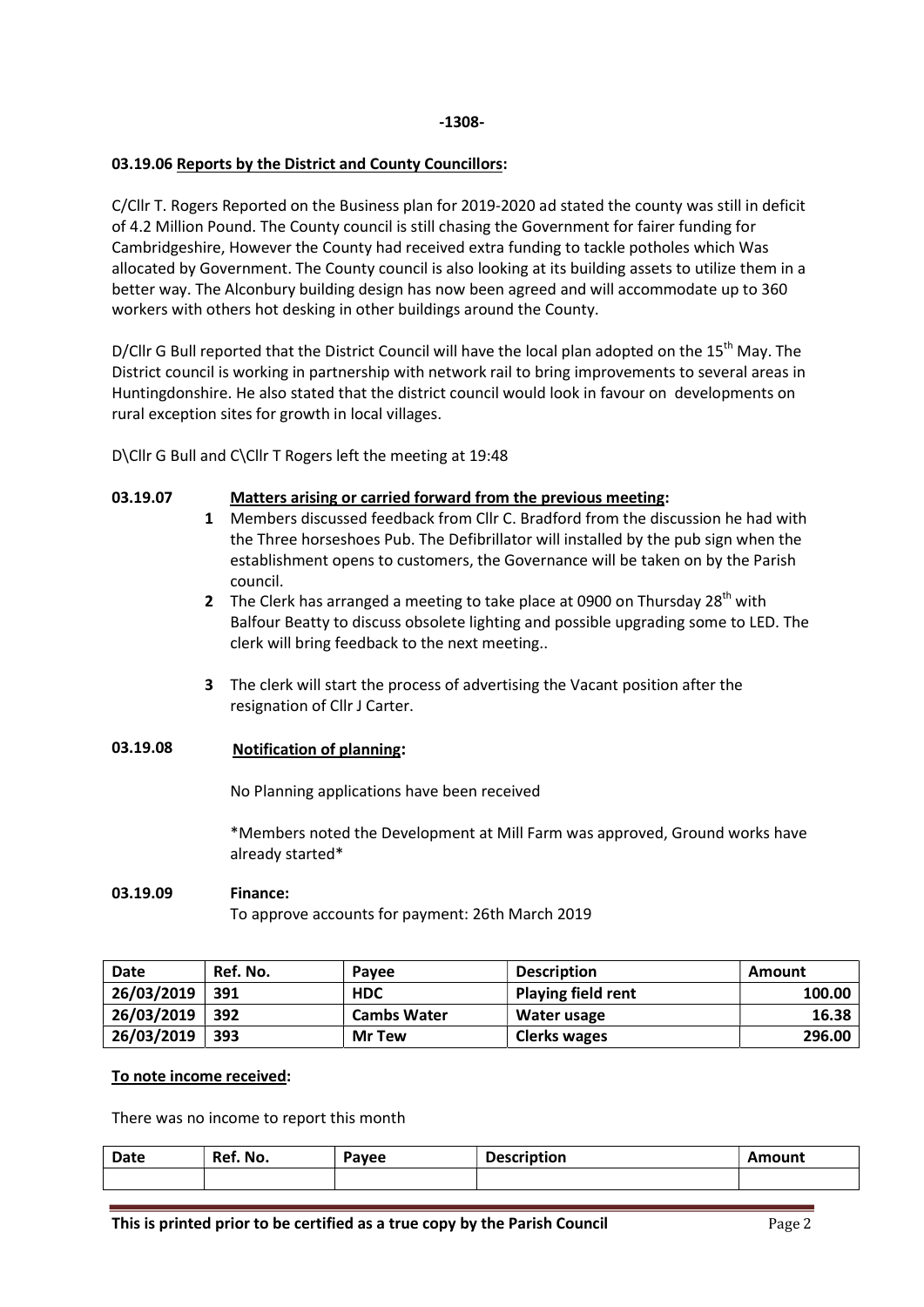-1309-

Cllr R.Waller proposed that the accounts be approved for payment. Cllr J.Gregory seconded the proposal, all were in favour and it was resolved to do so. The chairman signed the list of payments on the agenda, Cllr C.Leaton countersigned the Payments.

#### 03.19.10 Traffic, Highways & Road Safety:

1 Members discussed the Face book feedback from Poll Ref: LHI Bid schemes, the scheme most voted for were for chicanes, the clerk pointed out the next steps to take and finalising with a village consultation. The clerk was tasked to contact Highways for a site visit to discuss the various options.

## 03.19.11 Village Maintenance:

Email Received ref Dog Fouling in the village the Parish Council will monitor the situation and look at different signage. The clerk has ordered potential signage to be discussed at the next meeting; the clerk will keep promoting dog fouling on the councils face book page.

Playground inspections are now up to date and the Parish Council will continue monitoring the equipment in the Play park for further damage, and to take remedial action when necessary.

Members discussed a Litter pick (April 13th was suggested) litter pick tools and hi Vis vests will be supplied Cllr G. Macinnes has liaised with other organisations in the village. This event will be advertised on the two village Face book. The clerk also pointed out that not everyone was on face book , the village news letter will be chased up.

# 03.19.12 Policing Matters:

There were no reported incidents in the village of Wistow this month

## 03.19.13 Correspondence and Communications:

- 03.19.13.1 Huntingdonshire Local plan 2036 The plan should be adopted by 15th May.
- 03.19.13.2 TWM traffic control notice.
- 03.19.13.3 Capalc CEO report.
- 03.19.13.4 HDC street Naming ref: The Dairy
- 03.19.13.5 Vat Return sent to HMRC
- 03.19.13.6 Received invoice from HDC for the park rent.
- 03.19.13.7 Email received for a donation to Wistow in bloom, forwarded on to all members. Members discussed and it was proposed by Cllr R Waller and seconded by Cllr C Bradford to give a grant of £200 pounds under s137 the clerk to send the relevant forms to the organization.